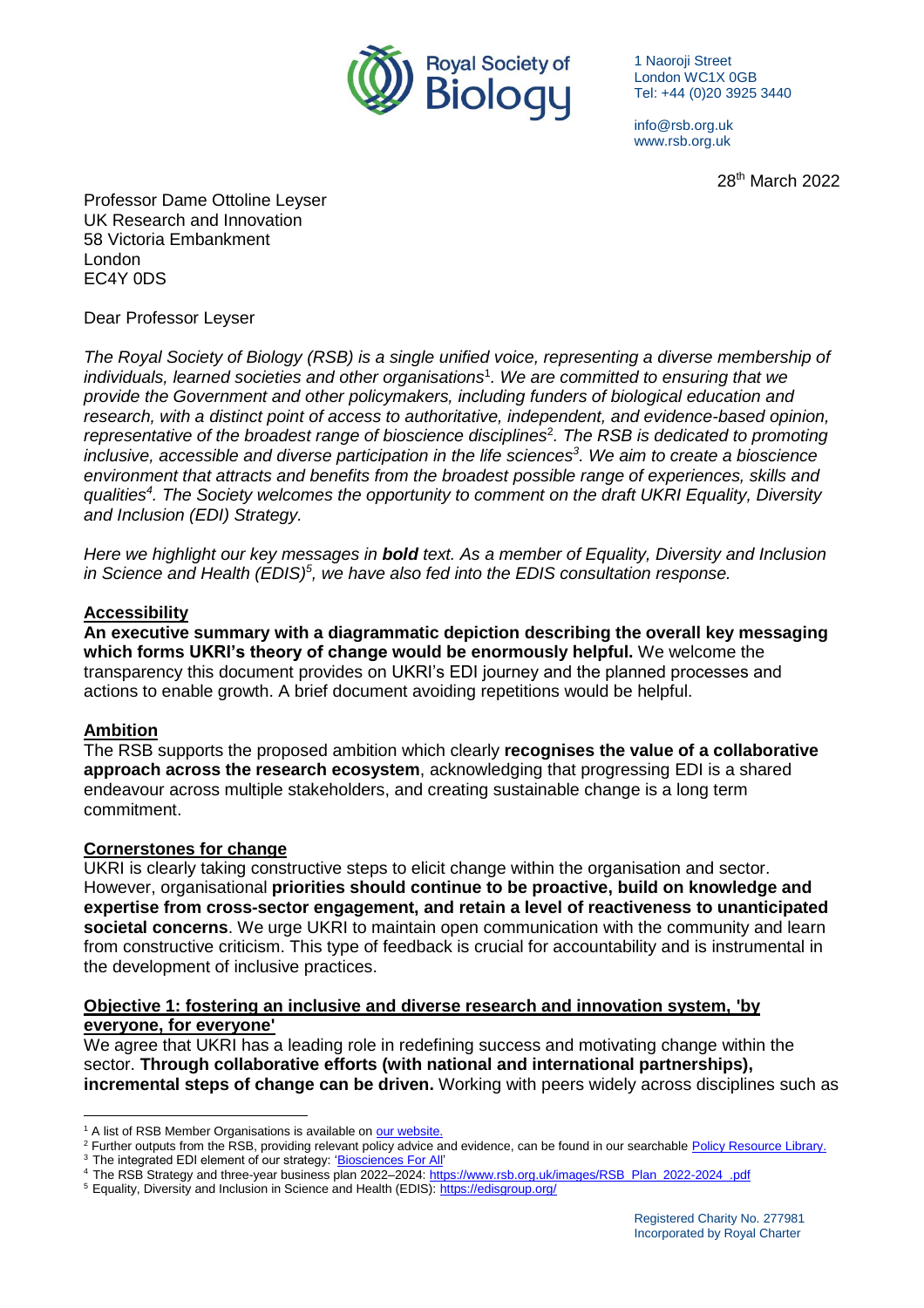

the social sciences, maths, engineering and beyond to share good practices is beneficial. Policies that support UK scientists to readily access equipment and knowledge exchange facilities (such as conferences) locally and overseas; and that support positive movements between different sectors, such as academia and business $6.7$  are vital areas for opening the diversity of people across all career stages. Several organisations are very successful in providing specific support to underrepresented communities to work in STEM. Lessons could be learned from their tried and tested initiatives so that successful support could be designed and scaled up for greater effect $^{8,9}$ .

The experience of the COVID-19 pandemic has thrown light on the growing wealth of evidence<sup>10</sup> documenting inequalities suffered by underrepresented communities in STEM, and in many cases may have acted to exacerbate this disproportionate effect. The Society recognises **the opportunity to 'build back better' and learn from our experiences to address inequalities and create an inclusive environment within the STEM sector** to allow a diverse future workforce to thrive. The crisis of the pandemic has also produced flexibility in funding structures, processes and policies, along with the evolution of new collaborative ways of working that will be useful to apply to further areas of research<sup>11</sup>. The RSB supports the recognition, celebration and support of diverse people across multiple roles as a positive step to counteract imbalance.

# **Objective 2: advancing equality and inclusion through our investments and how we work**

We believe **a diversity of voices and experiences is integral to good decision making**. Prior to future investments, funding discrepancies must be addressed in salaries, infrastructure development and research funding opportunities, with open acknowledgement of why there are gaps within the system and how the deficits can be mitigated in the future, thus ensuring everyone can benefit. We would welcome the development and sharing of good practices to increase participation and representation across educational stages. For example, accreditation by the RSB recognises and supports the advancement of skills and education in the biosciences, throughout the UK and with a growing international focus. Graduates from accredited degree programmes are equipped with well-rounded knowledge and skill sets, making them highly employable both within and beyond their chosen field $^{12}$ .

The focus on the impact to be achieved is welcome. By **embedding the use of the tools into standard practice, systematic consideration of equal opportunities propels inclusive decision making** when planning novel activities. The development and sharing of impact measurement expertise and intervention management, such as the evaluation framework previously highlighted by UKRI<sup>13</sup> is likely to be a key component in the development of effective and proficient EDI initiatives and outputs<sup>14</sup>. The RSB also recognises the value of equality impact assessment as a tool to decrease barriers and inadvertent discrimination.

<sup>8</sup> The Royal Society of Biology, (2019). Response from the RSB to Professor Adrian Smith's call for evidence on future frameworks for [international collaboration on research and innovation.](https://www.rsb.org.uk/images/RSB_Response_to_Professor_Adrian_Smith_Evidence_Call_for_submission.pdf) Paragraph 8, page 5.

<sup>9</sup> The Daphne Jackson Trust[: https://daphnejackson.org/](https://daphnejackson.org/)

 $\overline{a}$ 

<sup>&</sup>lt;sup>6</sup> The Royal Society of Biology, (2018). [Response from the Royal Society of Biology to the House of Commons Science](https://www.rsb.org.uk/images/article/policy/RSB_response_to_HoC_STC_inquiry_on_research_and_innovation_spending_submitted.pdf) and Technology [Select Committee's inquiry on Balance and effectiveness of research and innovation spending.](https://www.rsb.org.uk/images/article/policy/RSB_response_to_HoC_STC_inquiry_on_research_and_innovation_spending_submitted.pdf) Paragraphs 2.1.1-3, pages 4-5. <sup>7</sup> The Royal Society of Biology, (2019). <u>Response from the RSB to Professor Adrian Smith's call for evidence on future frameworks for</u> [international collaboration on research and innovation.](https://www.rsb.org.uk/images/RSB_Response_to_Professor_Adrian_Smith_Evidence_Call_for_submission.pdf) Paragraph 4, page 3.

<sup>&</sup>lt;sup>10</sup> Public Health England, (2020)[. Beyond the data: Understanding the impact of COVID-19 on BAME groups.](https://www.google.com/url?sa=t&rct=j&q=&esrc=s&source=web&cd=&ved=2ahUKEwjZmJTpt4nuAhWsQkEAHfvsCwwQFjABegQIBRAC&url=https%3A%2F%2Fassets.publishing.service.gov.uk%2Fgovernment%2Fuploads%2Fsystem%2Fuploads%2Fattachment_data%2Ffile%2F892376%2FCOVID_stakeholder_engagement_synthesis_beyond_the_data.pdf&usg=AOvVaw0s8IXKWi-Dqjfb5mH-4wHB)

<sup>11</sup> The Royal Society of Biology, (2020). [RSB Policy Lates looks at the positives and negatives for research in 'the COVID era'.](https://www.rsb.org.uk/news/14-news/2416-rsb-policy-lates-looks-at-the-positives-and-negatives-for-research-in-the-covid-era)

<sup>12</sup> RSB Accreditation Programme[: https://www.rsb.org.uk/education/accreditation/what-is-accreditation](https://www.rsb.org.uk/education/accreditation/what-is-accreditation)

<sup>&</sup>lt;sup>13</sup> UK Research and Innovation, (2020). [Equality, diversity and inclusion in research and innovation:](https://www.ukri.org/wp-content/uploads/2020/10/UKRI-020920-EDI-EvidenceReviewUK.pdf) UK review. Page 89.

<sup>&</sup>lt;sup>14</sup> The Royal Society of Biology, (2020). The Royal Society of Biology submitted a response to the BEIS R&D survey consultation on the [UK R&D Roadmap.](https://www.rsb.org.uk/images/RSB_response_to_the_BEIS_survey_UK_RD_Roadmap_2020_submitted.pdf) Paragraphs 2.1-2.3, page 4.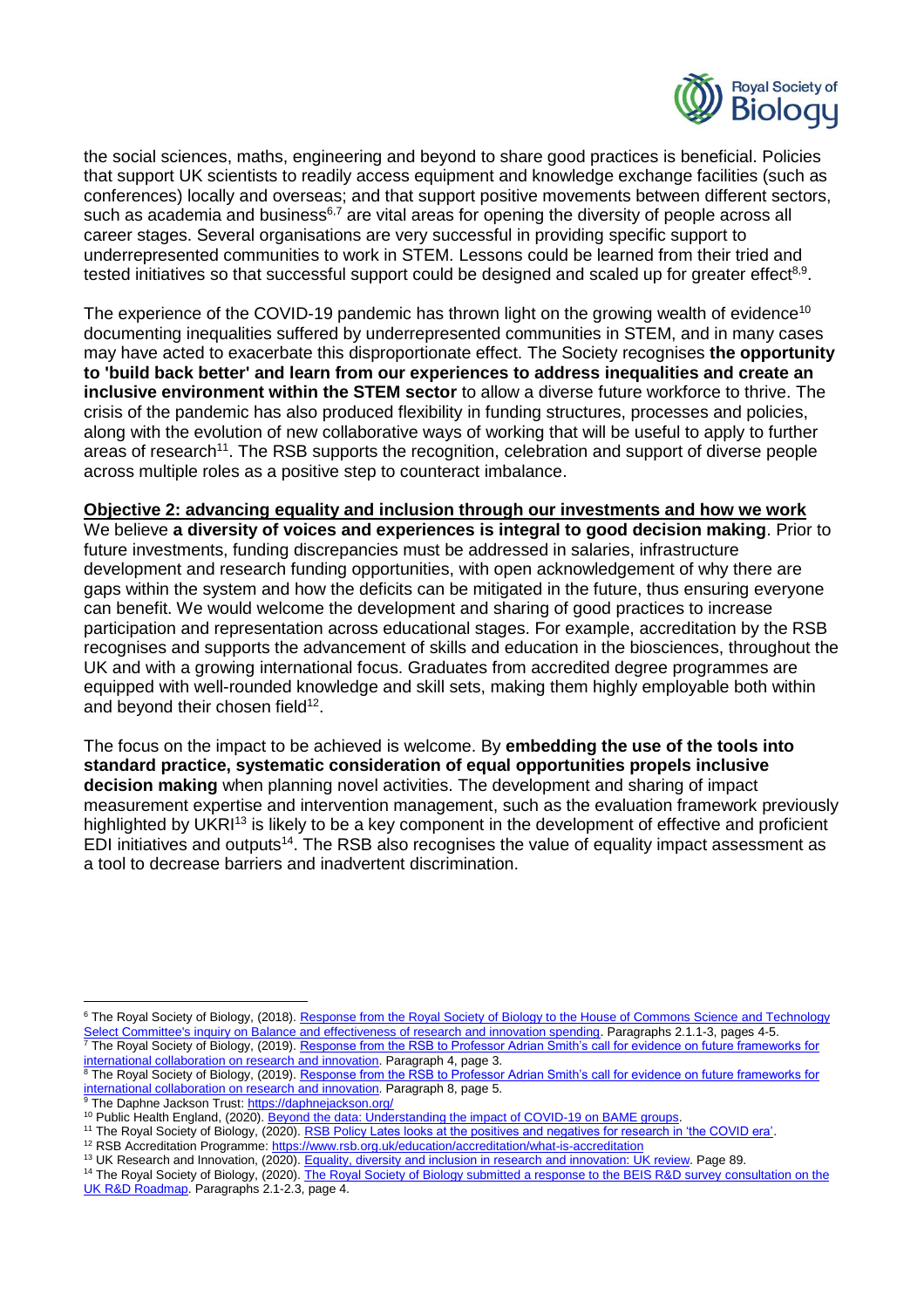

# **Objective 3: everyone who works for UKRI will feel included, valued and able to contribute and participate**

The Society supports UKRI **appointing champions across multiple job grades to develop, embed and communicate inclusion and diversity strategies and initiatives** throughout the organisation. Effective leadership is vital to support the development of an inclusive environment. Acknowledging the importance of diversity at all levels, and leading by example to facilitate and monitor rich and meaningful organisation-wide approaches to equality, brings benefits for workforce culture and builds new opportunities. Although the draft strategy prioritised inclusive leadership behaviours, an appropriate balance of leaders from underrepresented communities must also be met to truly be representative<sup>15</sup>. We encourage UKRI to commit to **investigating inclusive recruitment practices**, in particular the language<sup>16, 17</sup> used to attract new post holders from a diverse talent and skills pool. Initiatives to directly promote, encourage and value diversity within the STEM workforce are essential to ensure that diversity is supported and equal opportunities are provided. For example, to retain talent, we believe employers should ensure they have incentives to recognise STEM workers partaking in 'team science'<sup>18</sup> and develop alternative variables to measure and evaluate collaborative performance.

To ensure fair treatment, **accessible, constructive training**, including active bystander training (aiming to empower staff with the skills to challenge unacceptable behaviours), should be provided to create a more inclusive workplace. In addition, leaders should be trained in the implementation and handling of disciplinary procedures, if causes for concern are reported. We encourage the **development of clear and concise organisational development and competency frameworks** that can ensure the fair evaluation of performance. UKRI should invest in additional training incentives and provide beneficial opportunities for their staff, recognising the importance of professional development and maintenance of agreed standards by, for example, encouraging employees to work towards professional registration<sup>19</sup>.

The RSB **promotes Continuing Professional Development** (CPD) through its professional registers, and, licensed by the Science Council, offers Registered Science Technician (RSciTech) status<sup>20</sup>. Progression to higher awards is possible through Registered Scientist (RSci), Chartered Scientist (CSci), and our own professional register Chartered Biologist (CBiol) $^{21}$ . For our membership to achieve registration status, they must demonstrate evidence of meeting the standard for key competencies as well as a commitment to undergo continuing professional development and adherence to the RSB's code of conduct<sup>22</sup>. The RSB has an interest in identifying gaps in skill-sets, and identifying and contributing to areas for development in training, standards and frameworks. We would be pleased to engage with UKRI on these as they relate to EDI. The RSB welcomes the acknowledgement of staff surveys to capture evidence. However, we encourage and **facilitate open discussions and collaborating with individuals and allies in other creative formats**. For example, reverse mentoring can provide a basis and sounding board for ongoing work to ensure challenges are voiced and needs are listened to and met. In addition to promoting an inclusive culture and environment, we suggest investment in promoting wellbeing within the workplace. Research suggests employees retain a magnitude of benefits, including higher resilience, lower turnover and lower sickness absence that ultimately impacts productivity<sup>23</sup>. The

 $\overline{a}$ 

<sup>&</sup>lt;sup>15</sup> The Royal Society of Biology, (2017). Response from the Royal Society of Biology to the House of Commons Science and Technology [Committee on measures taken to close the STEM skills gap.](http://data.parliament.uk/writtenevidence/committeeevidence.svc/evidencedocument/science-and-technology-committee/closing-the-stem-skills-gap/written/45123.pdf) Paragraph 3, page 2.

<sup>&</sup>lt;sup>16</sup> ScienceDaily, (2018). [New study finds bias against women and girls when intellectual ability is sought.](https://www.sciencedaily.com/releases/2018/12/181210165115.htm)

<sup>&</sup>lt;sup>17</sup> STEMM-CHANGE, (2021). [Towards Diverse Workforces: Transforming the Language of Exclusion and Bias in Recruitment.](https://www.stemm-change.co.uk/wp-content/uploads/2021/06/Transforming-the-Language-of-Exclusion-and-Bias-in-Recruitment-June-2021x.pdf)

<sup>&</sup>lt;sup>18</sup> Academy of Medical Sciences, (2016)[. Improving recognition of team science contributions in biomedical research careers.](https://acmedsci.ac.uk/file-download/6924621) <sup>19</sup> The Royal Society of Biology, (2017). Response from the Royal Society of Biology to the House of Commons Science and Technology [Committee on measures taken to close](http://data.parliament.uk/writtenevidence/committeeevidence.svc/evidencedocument/science-and-technology-committee/closing-the-stem-skills-gap/written/45123.pdf) the STEM skills gap. Paragraph 21, page 5.

<sup>20</sup> The Royal Society of Biology RSciTech professional recognition award:<https://www.rsb.org.uk/careers-and-cpd/registers/rscitech>

<sup>&</sup>lt;sup>21</sup> The Royal Society of Biology Professional Registers:<https://www.rsb.org.uk/careers-and-cpd/registers>

<sup>&</sup>lt;sup>22</sup> The Royal Society of Biolog[y code of ethical and professional conduct.](https://www.rsb.org.uk/images/Governance/Code_of_Professional_and_Ethical_Conduct.pdf)

<sup>&</sup>lt;sup>23</sup> NHS Employers, (2020)[. Evidence based approaches to workforce wellbeing.](https://www.nhsemployers.org/articles/evidence-based-approaches-workforce-wellbeing)